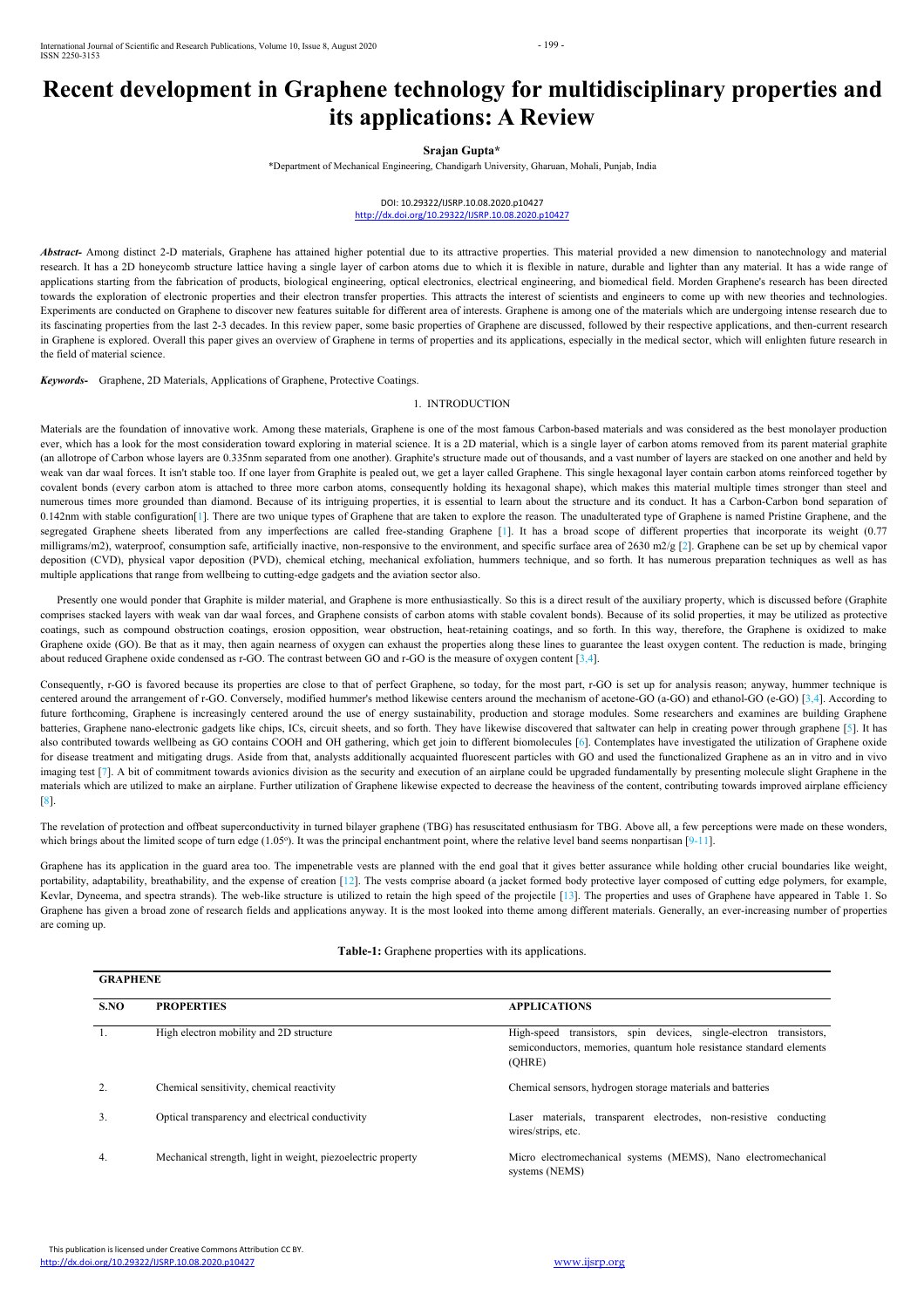Even though Graphene isa 2D material and a single nuclear thick sheet of Carbon displays magnificent mechanical properties. Its ultimate tensile strength is 130GPa, which is a lot higher than A36 steel (0.4GPa) and armide (0.375GPa). Considering the heaviness of Graphene, which is 0.77mg/m2 (contrasting with a paper, Graphene is a hundred times more slender than a solitary piece of paper). When the Graphene sheet has developed on silicon dioxide value, the outcome is as follows; the spring constant is  $1-5N/m$  and the young modulus = 0.5TPa, thickness = 2-8nm. A Graphene film is deposited on a substrate by mechanical deposition (MD), in around well pattern, and was exposed to stack by tip nuclear power magnifying instrument. The equation derived for non-linear to tensile load comes out to be:- 2, where " is the applied pressure, " is the elastic strain, 'E' is the young modulus, and 'D' is the third-request versatile solidness [1].

This publication is licensed under Creative Commons Attribution CC BY. <http://dx.doi.org/10.29322/IJSRP.10.08.2020.p10427> [www.ijsrp.org](http://ijsrp.org/)



# **2.** A BROAD VIEW OF EXPERIMENTS CONDUCTED ON GRAPHENE

# 2.1. MECHANICAL PROPERTIES

Trials and PC-produced results anticipate that solitary layer Graphene can have the young's modulus up to 1.05TPa and third-order stiffness up to - 2.0TPa, which thus persevere high adaptability including the fragile crack at 110GPa (intrinsic quality) of stress applied. Conversely, the pristine Graphene endures the young's modulus of 1TPa, and weak break at 130GPa (unique quality) of stress applied. Nonetheless, the material has indicated non-straight flexible and delicate break conduct in some plane of the sample.[1]

Polycrystalline Graphene was stacked with tip atomic force microscope lens along these lines the outcome comes out to be that the Graphene tears expanded grain boundaries at a heap of approx = 100nN, Which is not precisely the worth gotten for single layer peeled Graphene  $(1.7mN)$  [1]. In this Graphene type, contrastingly arranged structure combined by grain boundaries.

Defects in Grain boundaries decreases the strength of the material and dislocation leads to transitional un-symmetry i.e formation of pentagon-heptagon pair. The diagram of formation of pentagon-heptagon pair is shown in Fig 3.

# 2.2. STRUCTURAL BEHAVIOR

While probing the material, it gets imperative to search for the structure, and its insufficiency, which may influence the investigation led on that material and furthermore the outcomes. For various tests material show diverse conduct in its structure and grain limits, heading towards the conversations, which gives a thought of the grain boundaries of this material [1].

Cracks are the significant imperfections that practically any material show while being tried in the research facilities; however, that gives us the consequence of the examination as well. Pristine Graphene with monolayer structure shows cracks when unavoidable stress is instigated. There are two sorts of break design framed relying upon the magnitude of tensile stress, as appeared in Fig 1.





Armchair and zigzag pattern rely on the bond of the structure at the nuclear level wherein low adherence prompts the first armchair at that point as loading progress prompts zigzag, though, in high adhesion, zigzag increments and the armchair pattern is in the middle of the two limits. Along these lines, zigzag decreases the thickness of the sheet after it is broken [1]. Graphene has a crystalline hexagonal grid, and the atoms are tightly packed in a hexagonal pattern, when the tensile stress surpasses plastic deformation, somewhat the tapper geometry is seen which prompts the distortion of the structure and change in general mechanical properties [1]. The mechanism of Graphene under tear stacking appears in Fig 2.



Some common dislocations and grain boundaries defects include [1]:

- 1. Vacancy defect
- 2. Stone-wall defect
- 3. Dislocations
- 4. Line defects in grain boundaries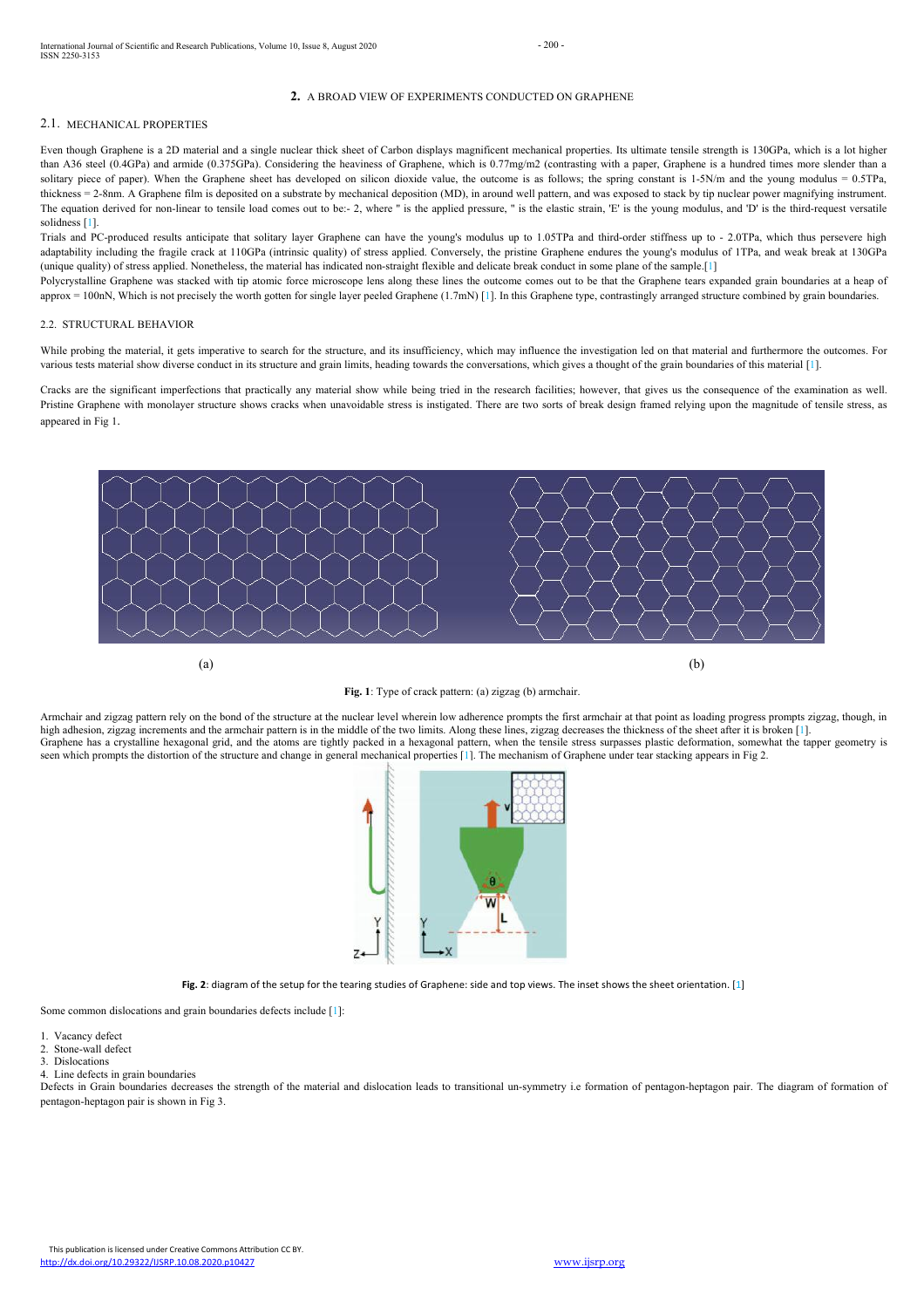

**Fig.** 3: Formation of pentagon-heptagon pair [15].





Fig. 4: TEM image represents the tear of Graphene transferred to substrate the tearing of Graphene is deflected by 30° and, the red and blue line represent armchair and zigzag pattern after tearing [1].

Further, as per the perception made through an electron beam microscope shows that the dislocation move in the Graphene sheet, making a dipole lattice. Symmetric grain boundaries(GB) alludes to the general direction of the adjoining grid is symmetric alongside GB [1]. Burger vector (BV) decides the angle of pentagon-heptagon GB if  $BV = (1,0)$ - dislocation, it alludes to the armchair pattern in the event that BV is in the middle of  $(1,0)$  and  $(0,1)$ , at that point, it identifies with  $(1,1)$  i.e., zigzag pattern development. The high style followed by the burger vector is known as (m,n)- disengagement [1]. In this way, as indicated by this hypothesis, grain boundaries have serpentine-like geometry. TEM picture speaks to the tear of Graphene moved to substrate is appeared in Fig. 4

Polycrystalline Graphene layer developed on copper by chemical vapor deposition (CVD) and moved to silicon nitride grit followed by a nanoindentation test under a magnifying instrument [16]. Grain boundaries assimilate shapeless Carbon and iron oxide nano-particles and grain boundaries development, and out of plane rippling diminishes the quality of poly-crystalline Graphene, where elasticity is seen as 35GPa which is not exactly pristine Graphene[16]. Graphene sheet arranged was pulled in both opposite and corresponding to GB line at a time followed by the applied stress at the armchair and zigzag pattern[1]. The event of miss-direction, which expanded with applied tractable stress, further perception prompts an expansion in an ultimate failure strength and directly to disappointment. Grain boundaries separation angle found between 20° to 30°. [1]. The quality of GB (20° to 30°) with thick dislocation was higher than the quality of low GB edge with second rate thick disengagement. The crack of the bicrystal structure at normal stress. The strain of Low thickness, impressive period disengagement, and low point GBs were more noteworthy than the high thickness, little period separation, and high edge GBs.[1] Strain opposite to GB prompts fragmented crack, breaking off a hexagon-heptagon pair prompts the formation of nanovoids. Fig. 5 demonstrates the pattern of extending Graphene opposite and corresponding to GB with deformity development.





**Fig. 5:** graph shows the trend of stretching Graphene perpendicular and parallel to GB with defect formation. [1]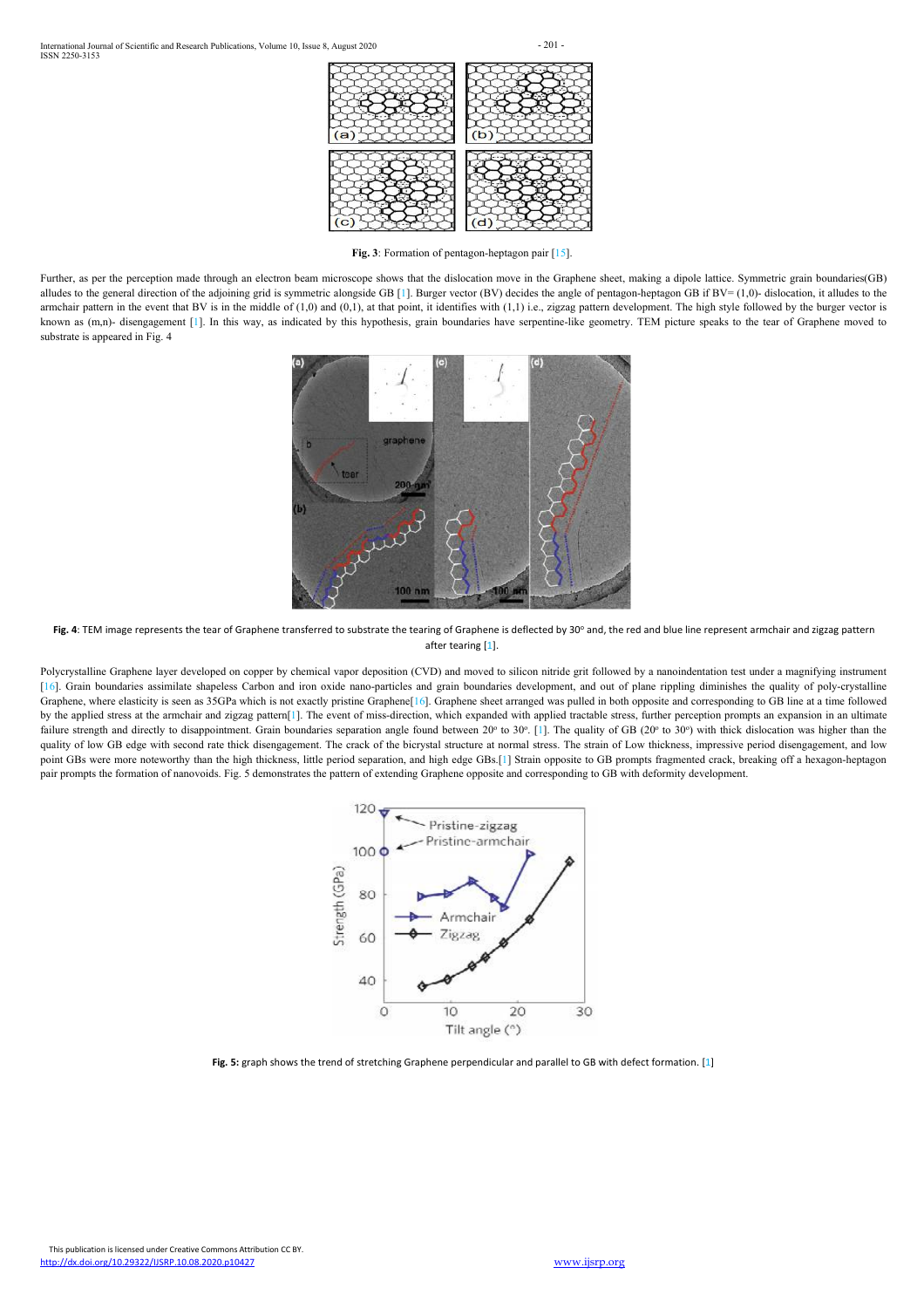International Journal of Scientific and Research Publications, Volume 10, Issue 8, August 2020 - 202 - ISSN 2250-3153

This publication is licensed under Creative Commons Attribution CC BY. <http://dx.doi.org/10.29322/IJSRP.10.08.2020.p10427> [www.ijsrp.org](http://ijsrp.org/)

of mechanically exfoliated Graphene on SiO<sub>2</sub>. (c) and (d) are the coefficient versus time. (c) Friction coefficient versus images where test are conducted marked in red of the scratch time of mechanically exfoliated Graphene without and test effects. [18] with defects. (d) friction coefficient of epitaxial Graphene without and with defects.[18]

### 3. FOLDING OF GRAPHENE SHEETS

Different analyses were directed like the tensile loading. One of them was pressure corresponding to GB. This examination brings about a confounded structure or non-homogenous arrangement of Carbon in the Graphene sheet, which can likewise be utilized in the creation of foldable electronic gadgets. Pressure opposite to GB impacts the mechanical transport property and impacts the plan of the polycrystalline form[1]. The Elastic strain of moderate bent Graphene gives phenomenal electronic properties whose inside structure takes after an inflatable or air pocket like shape. Graphene layer altogether lessens erosion on metal, because of its boundary impact on the medium, for example, water, air, etc. Because of this property, Graphene films are known to be the most slender defensive layer (GPL); hence, a GPL has layers of thickness 1-10nm, length, and width of 0.05-10 microns. Be that as it may, different tests were directed to decide the restrictions of the material under doping conditions[1]. One of them was that the GPL is blended in with ceramics brings about high durability and break opposition including consumption obstruction property another model is as per the following: silicon nitrate blended in with one wt% GPL which expands crack strength meant by Kic = 9.92MPam0.5 while without GPL the Kic was seen as 6.89MPam0.5 [1]. GPL in earthenware production shows the impacts which were higher than Carbon nanotubes or Carbon nanofibers.formation.

# The following experiment will show the results of GPL [1].

- increase in fracture toughness with the addition of silicon dioxide (SiO2) = 14.8% wt, aluminium oxide (Al2O3) = 5% volume and titanium oxide (TiO2) = 10% the addition of these materials leads to an increase in toughness by 60%-65%.[1]

- addition of Carbon nanotubes further in the result results in an increase in toughness by 42%

Oxygenated Graphene sheet (GPL) dispersed in the polymer matrix.

In science, hydrophobicity is the physical property of an atom that is apparently repulsed from a mass of water (known as a hydrophobe). (Strictly, there is no appalling power included; it is nonattendance of fascination.) conversely, hydrophiles are pulled in to the water. In this examination Graphene nano-plates and poly-propylene are combined under the temperature and pressure of 190° C and 15MPa for 15 minutes, the composite thus formed was put over hot strip test followed by the hot squeezing, a notch was made by razor blade on the sample. The sample is plunged into fluid nitrogen to make it brittle. Finally, the outcome directs to the mass fraction of GNP as 5wt% and 10wt% [17]. Material science framework OCAZO DATA id used to test the contact angle of three unique samples that were utilized to consider the normal test esteem. The contact angle of PP weak crack was seen as between 107° to 113° [17]. The round bead was seen at 20wt% GNP/PP composite with a contact angle between 159° to 165°, which is superhydrophobic. A mirror-like impact is watched submerged. Since a defensive layer of air is shaped on a superficial level submerged, which reflects light entering the water at that surface [17]. the state of a droplet on unadulterated pp surface and its contact angle appears in Fig. 6



FIGURE 3. Pure PP cross-sectional surface



FIGURE 5. Mirror-like phenomenon



FIGURE 4. Optical cross-sectional surface



FIGURE 6. 20 wt% GNP/PP cross-sectional surface

Fig 6: (a) Represents the shape of a droplet on pure pp surface and its contact angle. (b) by adding 20 wt% of GNP/PP, the intensity of spherical shape improved. (c) a mirror-like phenomenon is seen underwater, which ensures the presence of hydrophobic property on the material. (d) the contact angle for 20 wt% GNP/PP is shown [17].

- Graphene (GPL) inclusion by 0.125 %wt
- increase in Kic by 65%

- ultimate tensile strength increase by 45%

- -Young's modulus increase by 50%
- resultant material became crack resistance

### 4. HYDROPHOBICITY OF GRAPHENE

### 5. TRIBOLOGY OF GRAPHENE

Tribology is a study of interfacing surfaces in relative movement which thinks about the impact of erosion, wear, and lubrication of any material. Graphene, because of its high surface territory and 2D structure it is considered as the super greasing up material, and the high hardness of this material, mirror its enemy of wear property. As an experimental approach, Precisely separated Graphene is moved to an exceptionally p-doped Si substrate secured with a 300 nm thick SiO2 layer [18]. Epitaxial Graphene, then again, is readied (on SiC) by tempering, synthetically carved n-type Si-ended 6H-Si Graphene on SiC is watched and assessed by Raman spectroscopy, as appeared in Fig. 7 [18]. A TI 950 TriboIndenterTM instrument is utilized to perform scratch tests on Graphene utilizing a diamond (90) conelike test with a one-micron meter radius of curvature. Scratches developed are 2-micron meter long in 60 s of the period.





**Fig 7:** Raman spectra of single, bi-, tri-layer Graphene. (b) image **Fig 8:** (a) graph between forces versus time. (b) friction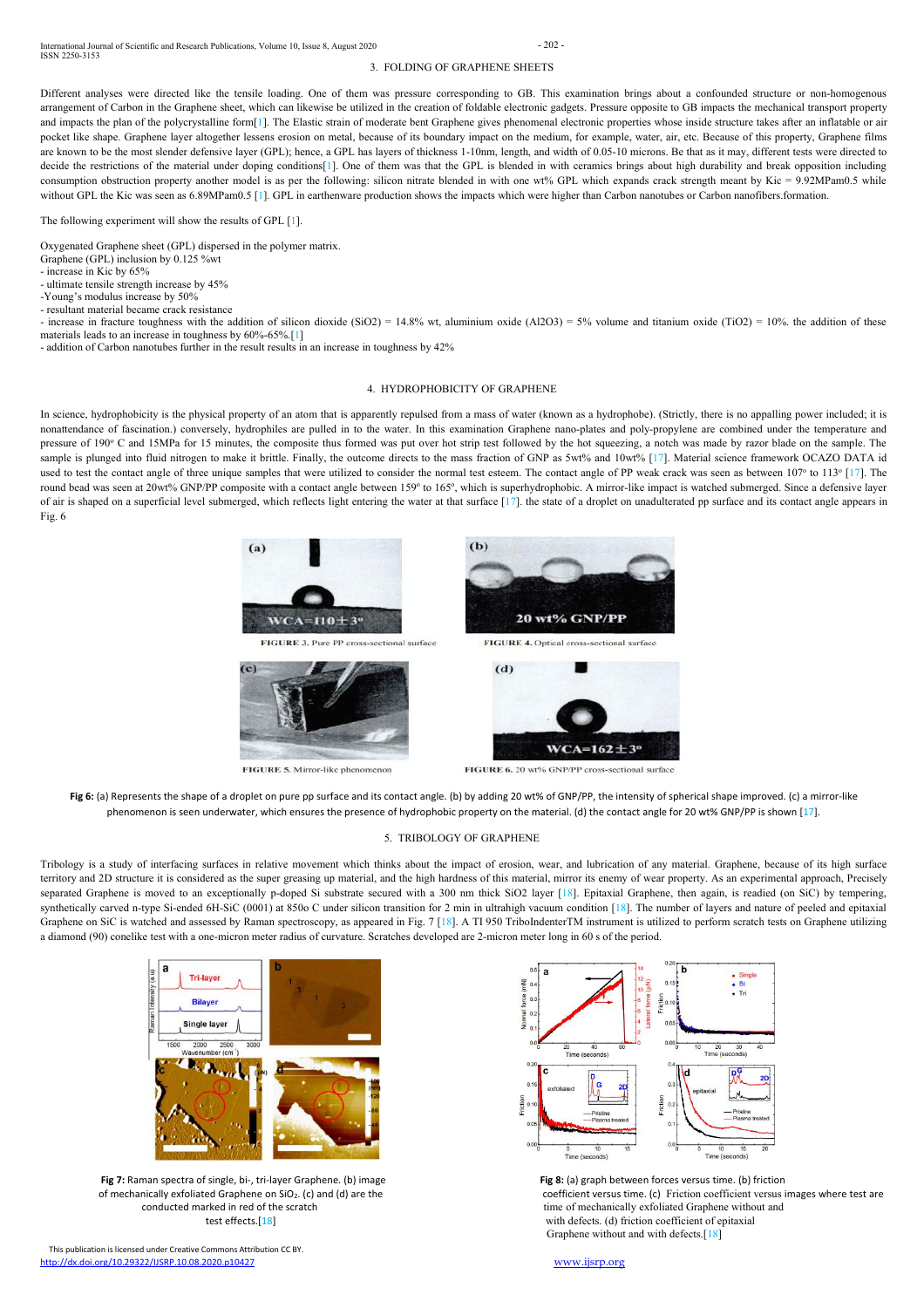International Journal of Scientific and Research Publications, Volume 10, Issue 8, August 2020 - 203 - ISSN 2250-3153

This publication is licensed under Creative Commons Attribution CC BY. <http://dx.doi.org/10.29322/IJSRP.10.08.2020.p10427> [www.ijsrp.org](http://ijsrp.org/)

Fig. 8(a) represents a plot between normal force and lateral force versus time (sec) of scratch test on single-layer Graphene. For plotting purpose, time scales initialled from  $T = 0$  corresponds to the beginning of the scratch. After performing similar experiments on bi-layer and tri-layer Graphene, the friction coefficients are calculated in Fig. 8(b). The results depicts that all the Graphene samples with different number of layers yield similar friction values (0.03). First of all, the experiment is conducted at ambient and under ultra high vacuum conditions. It is due to the fact that the existence of water can influence the friction coefficient, therefore it is reasonable to have a different friction coefficient values depending on the measurement conditions [18]. The different value corresponds to difference in the size of probes; Filleter et al used an atomic force microscopy (AFM) based system, whereas this experiment uses a larger diamond probe with one micron meter radius. Table 2 shows the use of Graphene as a lubricant coating on cylinder liner of an engine to reduce wear by different claimers. However, prepration methods of different form of Graphene is shown in table 3.

**Table-2:** Graphene used as a lubricant coating on cylinder liner of an engine to reduce wear by different claimers:

| 4  | 2010 | M.A. Rafiee, etal $[26]$       | dispersion                                                                                               | Polymer matrix      | Hardness coatings,                                | fracture $K_{ic} = 65\%$ (inc)                               |
|----|------|--------------------------------|----------------------------------------------------------------------------------------------------------|---------------------|---------------------------------------------------|--------------------------------------------------------------|
|    |      |                                |                                                                                                          |                     | resistance coatings                               | Ultimate tensile strength $=$<br>$45\%$ (inc)                |
|    |      |                                |                                                                                                          |                     |                                                   | Crack resistance material                                    |
| 5. | 2011 | Young Jun Shin, et al $[18]$   | Epitaxial<br>mechanical SiC<br>and<br>exfoliation                                                        |                     | resistance<br>Scratch<br>(wear)<br>coatings       | Coefficient of friction $=$<br>0.03                          |
| 6  | 2008 | Haigun Chan, et al [27]        | Thermal annealing, soaking, 96-well polystyrene cell<br>rinsing, sterilization, air drying, plate<br>etc |                     | Artificial<br>struts,<br>organs,<br>capsules, etc | Green<br>fluorescent<br>metabolically active cells<br>growth |
|    | 2010 | Luis A. jauregui, et al $[28]$ | CVD suspended Graphene                                                                                   | $Au/Cr/SiO2$ trench | resistive<br>linings,<br>Thermal<br>coatings      | Thermal conductivity $(k)$ =<br>5000 W/m-k                   |

| SNO              | <b>YEAR</b> | <b>AUTHOR</b>                                             | <b>MATERIAL</b>                | <b>SUBSTRATE</b>                                  | <b>PROCESS</b>                      | <b>REAMRK</b>                                                                     |
|------------------|-------------|-----------------------------------------------------------|--------------------------------|---------------------------------------------------|-------------------------------------|-----------------------------------------------------------------------------------|
| -1.              |             | Hao Liang et al. [19]                                     | 3D HPGS                        | grease                                            | Direct addition                     | 1. Reduced<br>wear<br>volume by 52%                                               |
|                  |             |                                                           |                                |                                                   |                                     | friction<br>2. Reduced<br>coefficient by 20.3%                                    |
| 2.               |             | Zakaulla,<br>Mohamed                                      |                                | Injection<br>Graphene/boron carbide PolyCarbonate |                                     | 1. Wear = $0.35$ um                                                               |
|                  | 2020        | Fathima praveen et al.<br>$[20]$                          | particles                      | composite                                         | moulding/quenching                  | 2. coefficient of friction<br>$= 0.13$                                            |
| $\overline{3}$ . |             | Selman Demirtas. [21]                                     | Graphene                       | Cast iron piston ring                             | <b>CVD</b>                          | Reduced friction and<br>wear, more wear at TDC<br>due to high pressure<br>contact |
| 4.               | 2019        | Yufu Xu et al.[22]                                        | MoS <sub>2</sub> and Graphene  | Cylinder<br>ring                                  | liner/piston Laser induced coatings | Improved tribology                                                                |
| 5.               |             | Santosh Singh et al. Hydrophobic r-GO-Ni<br>$[23]$        |                                | Ni-matrix                                         | Pulse Electrodeposition             | $CA = 111.8$ °, Improved<br>tribology                                             |
| 6.               |             | Mohamed kamal ahmad<br>ali, Hou Xianjun, et al.<br>$[24]$ | Graphene<br>nano<br>lubricants | Engine (cylinder liner)                           | Direct addition                     | 1. Improved<br>anti<br>friction<br>property<br>by<br>29-35%                       |
|                  | 2018        |                                                           |                                |                                                   |                                     | 2. Anti-wear<br>property<br>by 22-29%                                             |
| $\tau$           | 2017        | Khagendra tripathi, et Graphene film<br>al. $[25]$        |                                | Grey cast iron cylinder CVD<br>liner              |                                     | friction by<br>Reduced<br>53%                                                     |

Table-3: Preparation methods of different forms of Graphene over several years

| <b>S. NO</b> | <b>YEAR</b> | <b>AUTHOR</b>               | <b>PREPERATION METHOD</b>                                | <b>SUBSTRATE</b>                                   | <b>APPLICATION</b> | <b>REMARK</b>                   |
|--------------|-------------|-----------------------------|----------------------------------------------------------|----------------------------------------------------|--------------------|---------------------------------|
|              | 2013        | I.A. Ovid'ko $[1]$          | Mechanical deposition                                    | Quantifoil holey Carbon                            | Structural         | $E = 1.0$ TPa                   |
|              |             |                             |                                                          |                                                    |                    | $D = -2.0$ TPa                  |
|              |             |                             |                                                          |                                                    |                    | Strength = $130GPa$             |
| 2.           | 2011        | S. Ruiz-Vargas et al $[16]$ | <b>CVD</b>                                               | Copper, transferred<br>to<br>silicon nitride grit  | Structural         | Tensile strength = $35GPa$      |
| 3.           | 2017        | Yun Bai $[17]$              | Joining<br>together<br>under<br>temperature and pressure | GNP/PP on hot strip Hydrophobic coatings<br>sample |                    | Contact angle = $107-113^\circ$ |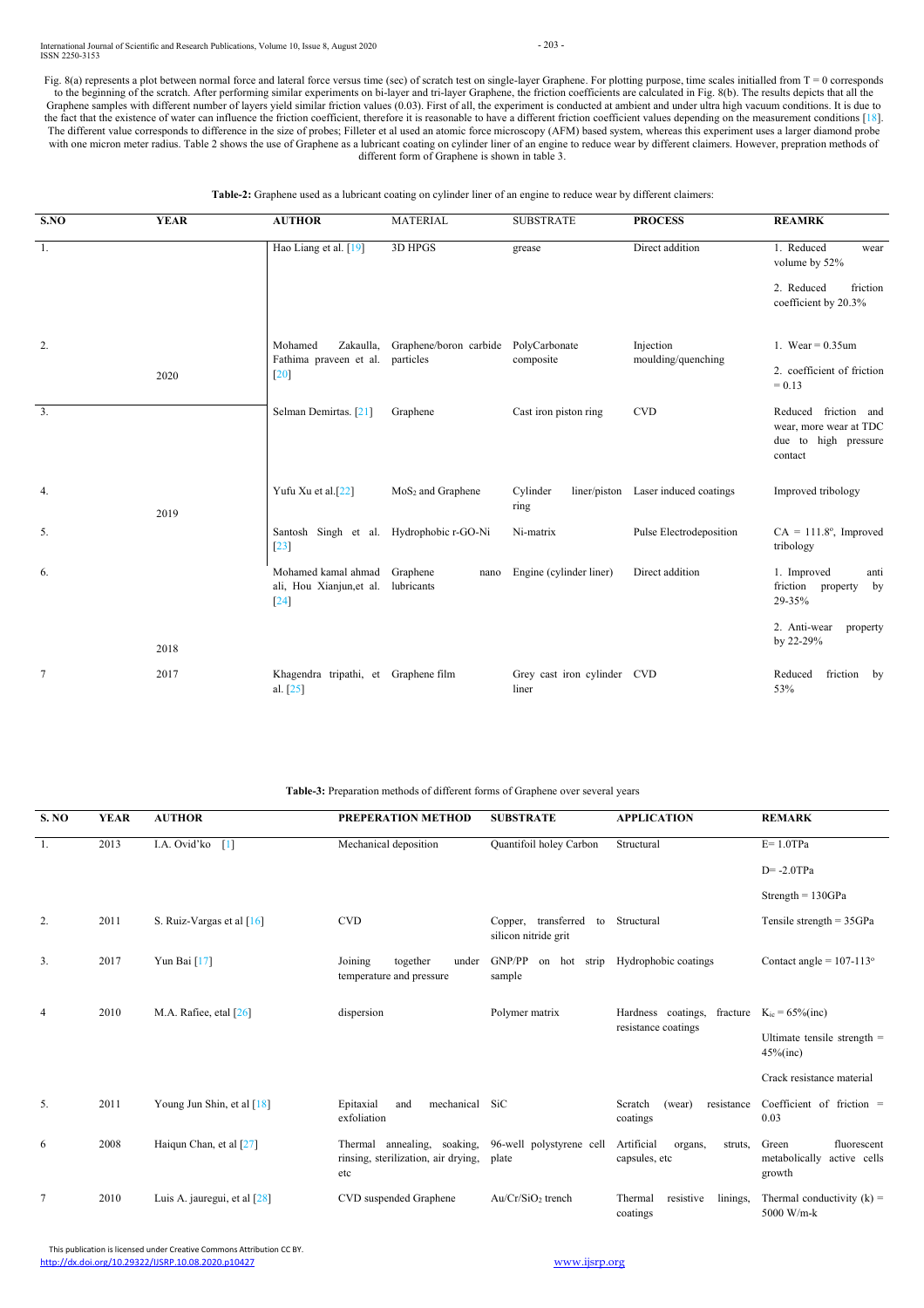| ISSN 2250-3153 |      | International Journal of Scientific and Research Publications, Volume 10, Issue 8, August 2020 |                                                                                                               | $-204-$                |                                                                 |                                                             |
|----------------|------|------------------------------------------------------------------------------------------------|---------------------------------------------------------------------------------------------------------------|------------------------|-----------------------------------------------------------------|-------------------------------------------------------------|
| 8              | 2009 | Chang-Duk kim, et al.<br>$[29]$                                                                | synthesis                                                                                                     | Aluminium sulfide      | Foldable electronics, touch<br>screens, display watches         | Alpha $Al_2O_3$ and Graphene<br>sheet                       |
| 9              | 2014 | Xiehong Cao, et al<br>$[30]$                                                                   | Direct deposition and CVD                                                                                     | Au and stainless steel | Conductors, sensing<br>application, bio sensors, anti<br>bodies | Vertically<br>3d<br>grown<br>grahene structure              |
| 10             | 2014 | Lesiak, L. Stobinski, et al. [31]                                                              | Oxidation and photoelectronic -<br>of Graphene<br>spectroscopy<br>power platelets of 8nm thick                |                        | Water purification, structural<br>material, alloys              | Reduced Graphene oxide<br>with<br>eliminated<br>contaminate |
| 11             | 2015 | Ali Reza Kamali and Derek J. Fray Hydrogen diffusion on graphite<br>$[32]$                     |                                                                                                               | Graphite rods          | Electrodes                                                      | quality<br>Graphene<br>High<br>nano sheets                  |
| 12             | 2016 | Xin Chen, et al.<br>$[33]$                                                                     | Modification<br>dielectric<br>of<br>enhanced<br>surface,<br>plasma<br>CVD, introduction to metal gas<br>phase | Di electric, substrate | Conducting wires, for other<br>chemical combinations            | Di-electric Graphene                                        |
| 13             | 2015 | Ning Cao and Yuan Zhang.<br>$[34]$                                                             | Synthesis of various chemicals<br>and corresponding reactions                                                 | Chemical reaction      | $R-GO$                                                          | Reduced Graphene oxide                                      |

Optics is a field of science which portrays the laws and speculations behind the wonders occurring under permeability and infinitesimal level, the manner in which we see the world, some optical-electronic gadgets, power age, and the innovation utilizing optical applications to satisfy the needs. Graphene has discovered its situation in the field of optics and remained in front of different materials. A few properties and tested outcomes demonstrate that the Graphene can really be the best out of rest in the optical field.[35]. Graphene can absorb white light 2.3% when it is in single layer however the assimilation rate increments exponentially with the expansion in the number of layers and rest 97.7% of light is gone through the surface with around 0.1% light is reflected from the surface (for single layer Graphene)[35]. The acknowledgment between optical straightforwardness, sheet obstruction, and the number of layers can be dictated by a decline in both the optical straightforwardness and the sheet opposition relatively, with an expanding number of layers of Graphene. A solitary layer of Graphene can show an optical straightforwardness of 97.7%, and a 3-layered Graphene stack displays around 90.8% optical transparency[35]. Further, the expansion of each layer relates to a 2.3% lessening in optical straightforwardness. A solitary Graphene sheet can deliver an obstruction of 2.1 kwsq-1 (350 Ωsq-1), anyway holding 90% optical straightforwardness. The extinguishing impact of multi-layers Graphene can be up to 11%, which is more noteworthy than monolayer Graphene; it is because of a higher opening tolerating density[35].

### 6. OPTICAL AND ELECTRICAL PROPERTIES

Vitality age is the primary focal point of the present running ventures. Graphene can create power on its surface as lightis occurrence on a superficial level, which makes it a decent part for sun oriented applications. [36]Carbon in Graphene contain 6 electron i.e., 2e-on its inward shell and 4e-on its external shell among those 4e-, 3e-are fortified with other 3 Carbon atoms whereas 1e-(pie electron) is free and exceptionally portable which goes on a superficial level on either side of a conductive sheet of Graphene. The two electrons and gaps are charge transporters, which goes about as a massless charge offers very nearly zero obstruction, which makes this material a decent part for making electrical links and wires for power transmission purpose.[36]. Discussing its electron mobility on a surface, it estimates 15000 cm2/v/s and with SiC as a substrate electron versatility becomes 40000 cm2/v/s, at room temperature electron versatility, is 200000 cm2/v/s where the electron and photon show comparable conduct because of the realities that they are mass less[36]. Further, it demonstrates a great reaction to the perpendicularly applied electric field, which makes it a decent part for field-effect transistors (FETs) applications, it can supplant silicon semiconductor (nanoribbons). It very well may be utilized as a channel in FETs. It is asserted that the littlest transistor so far is made with Graphene with one nuclear thick and ten particles wide. Graphene as sheets, CNTs can be utilized as the anode because of its less obstruction offer to free streaming electron it increments charging rate whenever utilized as battery-powered batteries, chargers, and so forth [36].

Graphene is an exceptionally investigated zone whose consolidation is in the polymer-based solar cells. Anyway, Polymeric materials offer numerous points of interest over inorganic-based materials because of their simple changing property, modest and straightforward manufacture forms. Graphene has demonstrated an extraordinary favorable position in transparent anodes over indium tin oxide (ITO) in polymer-based sun-powered cells[35]





### 6.1. Effect of doping in Graphene solar cell:

The doping of heteroatoms into a sheet of Graphene can radically change the synthetic, physical, mechanical, electronic and photonic properties of the Graphene sheet. this is a typical methodology in the creation of numerous solar cells. by and large There are two fundamental kinds of doping I.e p-type and n-type [35]. The P-type doping uses trivalent atoms, for example, boron, which removes an electron from the Graphene sheet in this way making a gap, thus a procedure known as gap doping, where the opening is made in the valence band of the sheet. While, then again n-type doping includes pentavalent molecules, for example, phosphorous, and it is an electron giving doping approach that encourages a free electron from the pentavalent particle onto the Graphene sheet[35]. The free electron in such manner is encouraged in the conductance band of the sheet. Doping a Graphene sheet should be possible through different strategies, which incorporates through strong, fluid and vaporous stage synthetic doping, ball processing, warm tempering, in-situ doping during CVD techniques and plasma treatment. The impact of doping adjustment relies upon the sort of Graphene subsidiary utilized and the doping procedure utilized [35]. Contingent upon which of these boundaries/process (or both) are utilized in doping process, the final product anyway is improved effectiveness ofthe sun powered cell. Fig. 9 shows doped sunlight based cell [35].

**Fig. 9**: doped solar cell [35].

The Graphene covered cathode is a natural inorganic half and half material in the wake of experiencing through decrease and temperature toughening forms. This kind of crossover material has superior vivacious abilities, as the fermi-level of Graphene and the semi-directing layer are nearer to one another for an effective charge inclusion[35]. Graphene-based polymer cathodes are transparent and furthermore have a high work followed by high conductivity. However, it has a restriction of 65% light transmittance. To diminish the Graphene into half and half structures, CVD created Graphene can be utilized as a transparent anode. CVD created Graphene istreated with ozone, which produces Carbonyl and hydroxyl utilitarian gatherings on the outside of Graphene[35]. Anyway, the oxygen-based utilitarian gatherings in Graphene improves the open-circuit voltage (OCV), however, decreased conductivity is an exchange off because of the way that sp <sup>2</sup> hybridized covalent system is upset by sp <sup>3</sup> bonds around the functionalized Carbons.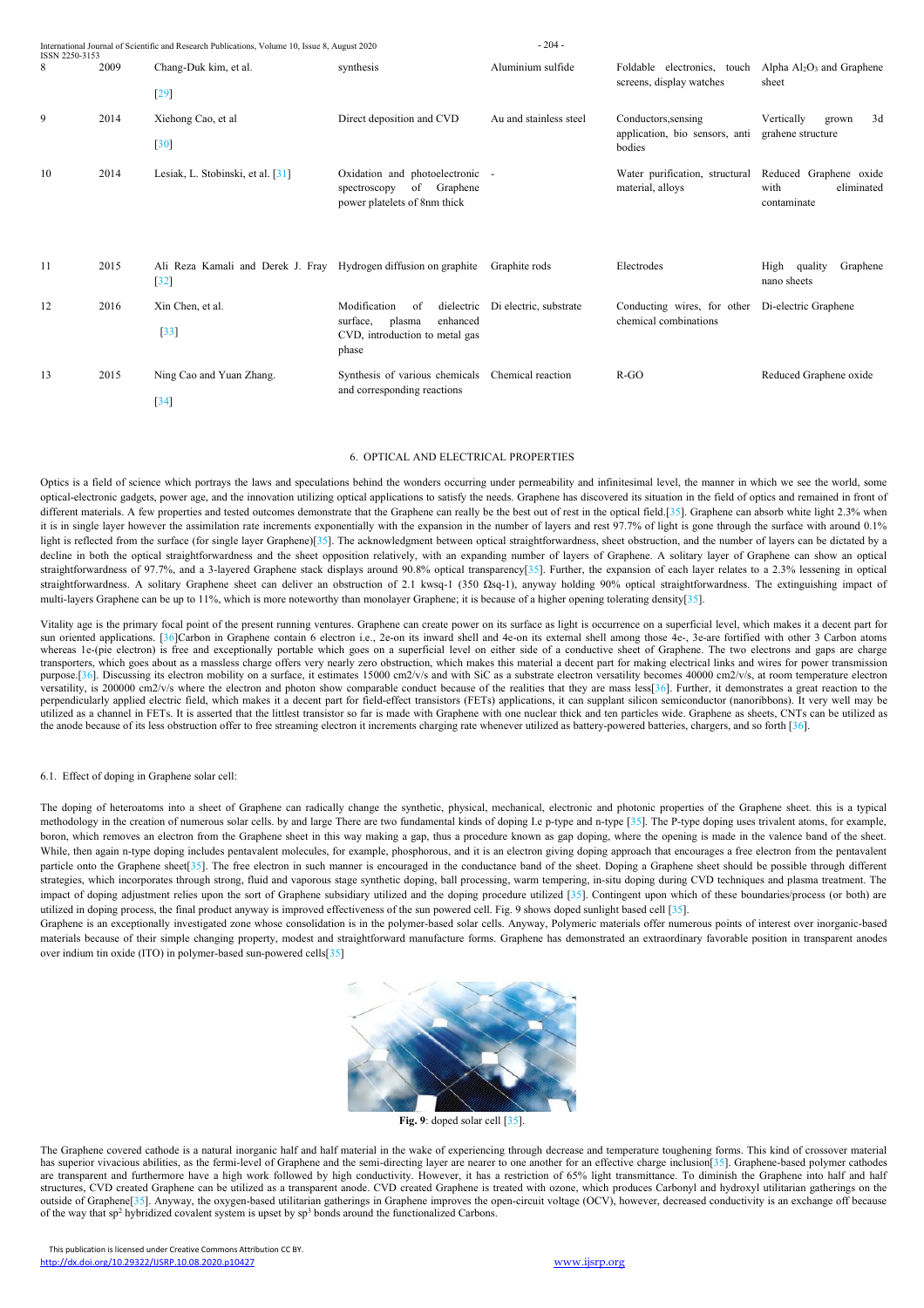International Journal of Scientific and Research Publications, Volume 10, Issue 8, August 2020 - 205 - 205 -ISSN 2250-3153

Non-covalent functionalized CVD Graphene shows a decent conductivity and can have up to 0.55 V OCV, fill factor of 55%, and a PCE of 1.71%[35]. Graphene is an adaptable material, permits the sun-powered cell to twist up to 78° more than unadulterated ITO terminals. The electron transporter and acceptor based Graphene-polymer sunlight based cells rely up upon a high electron proclivity to isolate the sets of electron and gaps into discrete charges. In contrast to different materials, Graphene isolates accuse when blended with conjugated polymers. Graphene has an enormous surface region which permits a ceaseless pathway and different giver/acceptor locales for an effective electron move to occur. This kind of sun oriented cells creates a PCE of 1.1%. By and large, an opening vehicle layer is required in numerous sunlight based cells. This is on the grounds that to stop current spilling and charge recombination[35]. Hence Graphene can be blended in with polymeric material to offer ascent to a material with a band hole of up to 3.6 V, which in this manner disallows electron relocation from the cathode to the anode. A 2nm Graphene film is referred to give the best outcomes as the thick film forestalls the transmittance of electrons and increments electrical obstruction. The most noteworthy PCE acquired has been 9 %, which is similar, if not more prominent, than different materials utilized as gap transport layers[35]. In the wake of experiencing a profound conversation on its properties and conduct now, we come to know how astounding this material is for future innovation significantly it is being seen that the material demonstrates the vast majority of the positive effect on the innovation and affirmed through a different test and less of negative effect or no so ever.

This publication is licensed under Creative Commons Attribution CC BY. <http://dx.doi.org/10.29322/IJSRP.10.08.2020.p10427> [www.ijsrp.org](http://ijsrp.org/)

So after this examination this material makes us sure to be utilized in different applications these days. In spite of the fact that not just its properties are sufficient to make the fantasies work out as expected there are sure planning strategies which one have to experience while reading for this material with the goal that one can build up this material for additional testing[35]. So now we are gong to look some arrangement strategies which researcher has followed to set up this material around the globe. So after the discussion on the properties of Graphene, conclusion comes out to be as summed below;

Improvement in hummers strategy was made in light of the fact that in his past technique, the oxidation utilizing NaNO3 would transmit poisonous gasses. Accordingly, in the changed hummers technique supplanting was done from NaNO<sub>3</sub> with H<sub>2</sub>SO<sub>4</sub>, H<sub>3</sub>PO<sub>4</sub>, and twofold the mount of KMnO4 [3]. Different favorable circumstances incorporate progressively hydrophilic Carbon material, comparable conductivity, and no harmful gasses radiated lastly pullin enormous creation of GO.

To deliver (CH<sub>3</sub>)<sup>2</sup>CO Graphene oxide (A-GO) and ethanol Graphene oxide (E-GO) samples, 1 mg of GO were broken down in 1 ml of (CH<sub>3</sub>)<sup>2</sup>CO/ethanol arrangement (volume proportion 1:1) under ultrasonic for 1 hour.[3] 100 µl of A-GO/E-GO arrangement was then dropped on a silicon wafer and turn at 2000 rpm for 20 seconds. The covered example was then warmed on the hot-plate with 80 °C for 10 minutes[3]. This progression was rehashed multiple times. The same covering process was done on the interdigitated cathode (IDE) test, which was, for the most part, for electrical properties study [3]. The X-beam diffraction and SEM example of Graphite, GO, and r-GO appears in Fig. 10

- high mechanical strength = composite materials, bullet proof jackets
- high thermal conductivity = heat sinks, solar cells, solar paints, etc.
- high surface area/zero resistible = batteries, super-capacitors, fuel cells
- inert = non corrosive property
- high transparency = LCD's, eletronic chips, etc.

### 7. HUMMERS METHOD

This strategy plans to get ready Graphene oxide (GO) instead of flawless Graphene since remembering the way that immaculate Graphene can't be utilized directly as an application reason.

Graphene oxide (GO) was created utilizing altered hummers technique from pure graphite powder since Graphene is an allotrope of Carbon. In this technique, 27ml of sulfuric acid (H<sub>2</sub>SO<sub>4</sub>) and 3ml of phosphoric acid (H<sub>3</sub>PO<sub>4</sub>) in the proportion of 9:1 by volume were taken for expansion and blended for a few minutes[3]. At that point, 0.225g of graphite powder was included in arrangement during mixing condition proceeds. After every one of these means, 1.32g of potassium permanganate  $(KMnO<sub>4</sub>)$  was then included gradually in the solution [3]. This blend was again mixed for roughly 6 hours, relying on the outcome emerges, i.e., when the arrangement goes to dull green[4]. To take out excess of KMnO<sub>4</sub>, 0.675ml of hydrogen peroxide (H<sub>2</sub>O<sub>2</sub>) was included drop by drop and mixed again for 10 minutes. The exothermic response will happen and let it chill off for quite a while. 10ml of hydrochloric acid (HCL) and 30ml of deionized water (DIW) or type-1 water is included and centrifuged utilizing Rotator 5430R at around 5000 rpm for 7 minutes[3,4]. At that point, the supernatant was evacuated away, and the residuals were then rewashed again with HCL and DIW for multiple times. The washed GO arrangement was dried utilizing stove at 90° C for 24 hours to create the powder of GO.





**Fig. 10:** (a) X-Ray diffraction pattern of graphite, GO and r-GO (b) enlarged view of GO (c) enlarged view of r-GO[34] (d) SEM image of the sample A-GO and E-GO [4]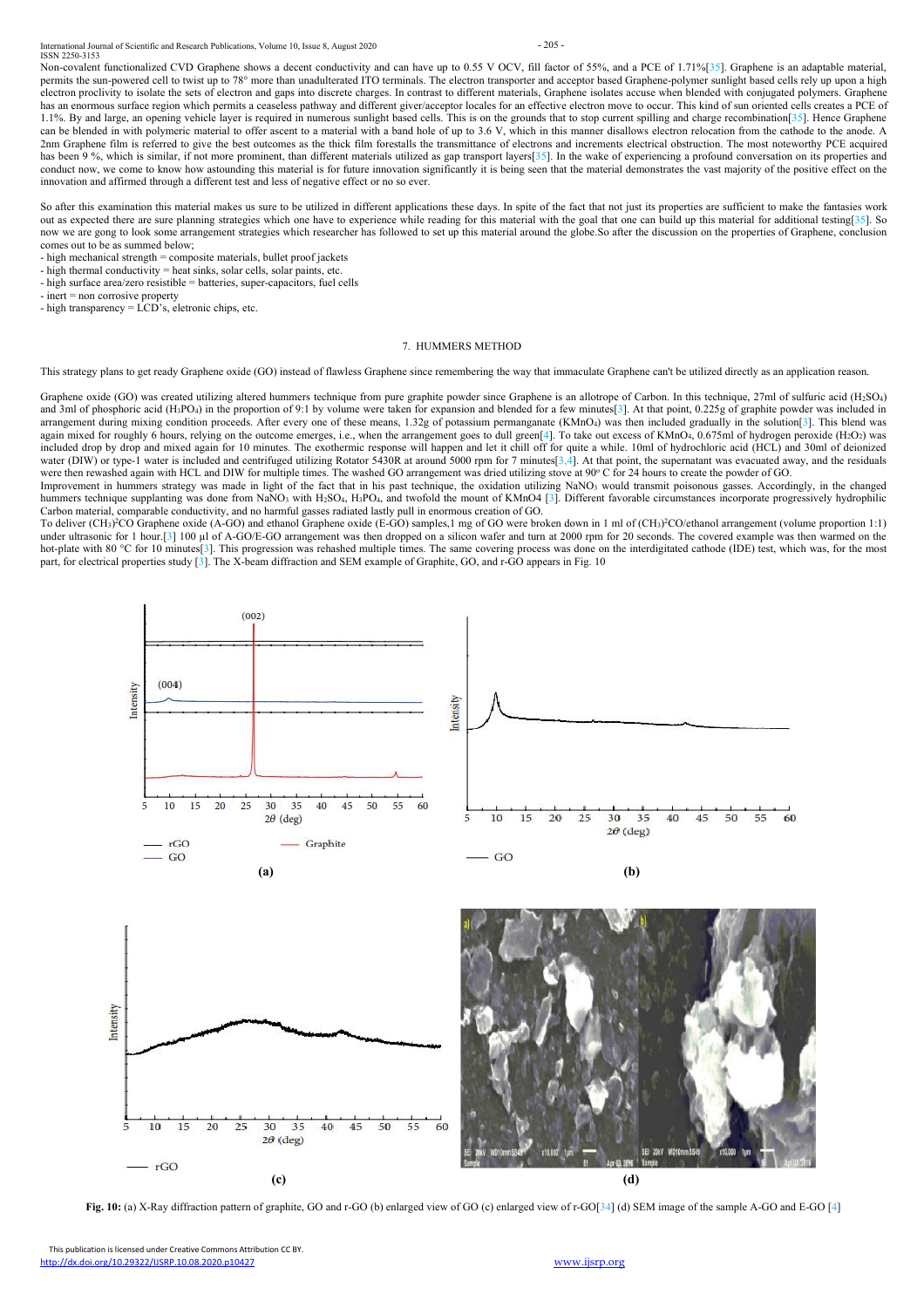

Another methodology was made to develop epitaxial Graphene on a silicon carbide substrate to accomplish top-notch single precious stone Graphene[37]. In this strategy, SiC is warmed to high temperatures in an inert environment (argon, CO<sub>2</sub>, nitrogen, helium), including thermal dislocation of SiC particle from the substrate to get Graphene[37]. Further, by picking an appropriate surface of Si, for example, 4H-SiC(0001) surface, one can guarantee that Graphene develops epitaxially on the substrate when Graphene is moved to a Si substrate on which oxide film was available, the optical properties of the subsequent material are seen by optical microscopy to portray the number of layers[37]. Among all these activities, different examinations are accomplished for Graphene on SiC substrate through low-vitality electron magnifying lens (LEEM), point settled photoelectron spectroscopy (ARPEP), transmission electron microscopy (TEM), etc. [37].

One of the other strategies shows that the Graphene is developed on the copper oxide film with copper and a substrate by CVD, at that point the copper foil is presented to CH<sub>4</sub>/H<sub>2</sub> climate at 1000°C prompting the nucleation of Graphene island which later on becomes Graphene chips with various cross-section direction figure beneath portrays the equivalent[38]. The development of Graphene on copper has appeared in Fig. 11 and diverse structures set up at different temperature development on copper has appeared in Fig. 12

After being working on Graphene by many scientist lots of other properties were discovered in a trend which continuously emerging day by day there are many companies and industries currently which are globalmanufacturer of Graphene, some are listed below; (Table 4)



**Fig. 11**: Graphene grown on copper.[38].



**Fig 12**:Representation of different structure configurations at different temperature growth on copper [39]

# **Table-4**: some companies working on Graphene [40].

| S.NO     | COMPANY NAME- | COUNTRY        | <b>GRAPHENE PRODUCTS</b>                  |
|----------|---------------|----------------|-------------------------------------------|
|          | Ceal tech     | norway         | Single layer sheets, coating, composits   |
| <u>.</u> | haydale       | korea          | Links, sensors, energy storage, composits |
|          | versarien     | United kingdom | composits                                 |
|          | Graphenea     | spain          | Single layer sheets                       |
| ◡.       | nanoxplore    | canada         | Electronics, composits, thermal sinks     |

There are furthermore investigates going on in this specific material with the plan to locate some more properties by consolidating with various equipment,

- As of now another element is being set up in which terahertz of recurrence waves can be changed over into power with the consideration of Graphene, by curving two layers of Graphene stacked more than each other inverse at the finishes by 1.1 degrees we get material with various properties in one element i.e, in some bit of the Graphene we can watch semi-conductor, cover, conductor, etc. [41]. The point by which it is contorted is classified "enchantment edge."
- It is claimed that if salt concentrated water is permitted to stream outside of the Graphene sheet, electricity is produced on the surface. It is because of the marvels that the saltwater contains particles of positive and adversely charged. Hence, as it streams on a superficial level particles from one finish of bead is assimilated on the Graphene and through the opposite end particles are desorbed to the saltwater this sets a progression of particles, and in this manner creation of power and the connection between the speed of stream and power age is found linear[42].
- Graphene is a photoelectric material, as it is evident from the optical and electrical properties of the article referenced above. It can absorb large sum (parcels more than some other material) of warmth. Comparing Graphene and copper-based on conductivity, so it is confirmed that Graphene is better than copper since the flow thickness of Graphene is multiple

times more prominent than copper with the portability of numerous times more famous than silicon, another kind of Graphene paints are the idea wherein applying Graphene paint on any material can make it electrical creation surface[43].

 Last but not the least, significant property of Graphene under tribology field is discovered that Graphene is a super-greasing up material and with the expansion of the number of layers it's frictional property diminishes and the most well-known test performed to examine this property is through nuclear power magnifying lens (AFM) in which a smaller scale indenter made of Si<sub>3</sub>N<sub>4</sub> is made to slide on the outside of Graphene to watch the coefficient of erosion esteem. Graphene is then again is seen as an opposite piezoelectric material which on giving an electric charge on one of the two closures twists oppositely to the applied electric field. [44]

Some exceptionally requested mixes of Graphene oxide (GO), e.g., the supposed braced and unfastened GO, appear to have piezoelectric reactions through first-standards thickness utilitarian estimations appeared in Fig. 13 and 14. By applying an electric field opposite to the GO basal plane, the roughest estimation of in-plane strain and piezoelectric strain coefficient, d31, are seen as  $0.12\%$  and  $0.24$  pm/V  $[44]$ , separately, which are practically identical with those of some progressed piezoelectric materials.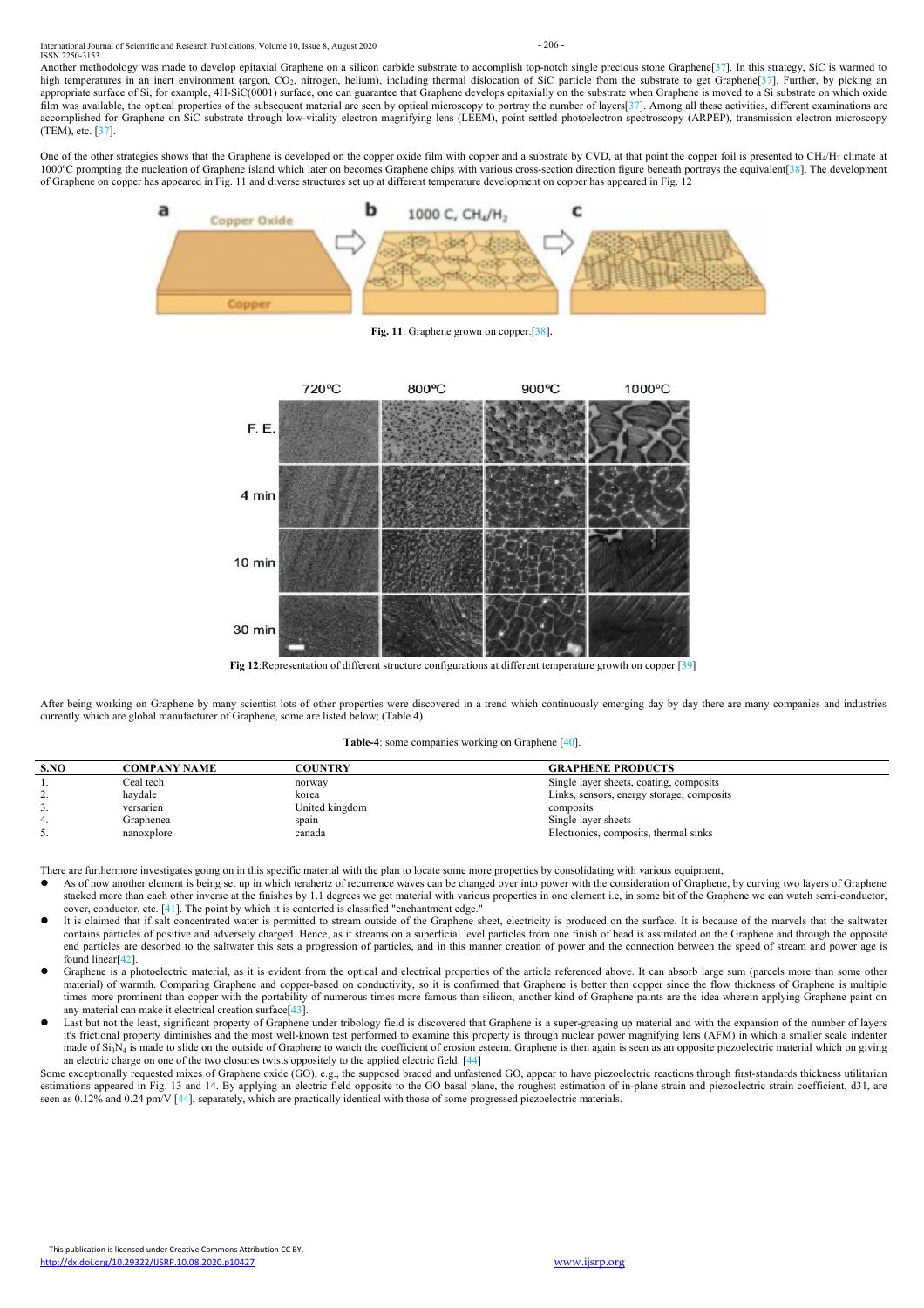

Fig. 14: strain analysis (a) C<sub>2</sub>O-sym-clamped. (b) C<sub>4</sub>O-sym-clamped. (c) C<sub>4</sub>O-sym-unzipped. (d) C<sub>8</sub>O-sym-unzipped. Changes in length with applied electric field [44].



A top to bottom atomic auxiliary examination uncovers that distortion of the oxygen doping areas in the clasped GO commands its general strain yield, though misshapen of the districts without oxygen dopant in the unfastened GO decides its general piezoelectric strain [44]. This comprehension clarifies the watched reliance of d31 on oxygen doping rate, i.e., higher oxygen focus offering ascend to a bigger d31 in the clasped GO though prompting a diminished d31 in the unfastened GO. As the most slender two-dimensional piezoelectric materials, GO has an extraordinary potential for a wide scope of MEMS/NEMS actuators and sensors [44]. Therefore there are numerous different properties which are covered up in. This material and investigates re disagreeably investigating this material subsequently there is parcels more examination to go.

# 8. BIOMEDICAL SENSING APPLICATIONS IN GRAPHENE

Organic sensors are gadgets with the installed electronic device (transducer) and natural segments like tissue, nerves, muscles, catalysts, nucleic acids, and so on. These gadgets are helping people to live more, and to remain sound, Graphene materials in these fields are turning out to be and supporting components to the extent proficiency, execution, activation speed is a concern.<br>The biosensor typically used transducing material, and it's the best-performed detecting approach that is practical gatherings on Graphene are exceptionally productive for catching atoms to break down their collaborations with the particular objective anyway. Graphene oxide (GO) is known to create oxygen-containing gatherings (hydroxyl, Carbonyl, carboxyl, and epoxide) and the eventof surface charges, make it simple for the particular associations. These utilitarian gatherings a preforming an essential job in biomolecular immobilization. Among these, carboxyl and epoxide are generally utilized for biosensing examination [6]. Graphene containing carboxyl gathering appears in Fig. 15



**Fig. 15:** Graphene containing carboxyl group and it can readily reacts with the amine moieties on the molecules such as protein. Once completing the reaction, the surface can be used for the target validation in biosensing output. [49]

8.1. Cancer therapy

Graphene being a biocompatible material along these lines, r-GO sheets with reasonable water-soluble property were set up through functionalization of the decreased sheets by gluconate particles, which is prepared during the decrease of glucose within sight of Fe impetus, with no polyethylene glycol (PEG). Just because of the glucose reduced Graphene oxide (GRGO), iron was used as a biocompatible Graphene-based nanomaterial suspension for exceptionally proficient infrared radiation (NIR) photothermal treatment of LNCaP prostate malignant growth cells in vitro. It was discovered that the GRGO-Fe with a high centralization of 1 (0.05) mg mL requires just 0.5 (12) min for complete demolition of the disease cells in the nearness of light of 808 nm laser source (power thickness of 7.5 W cm2).[7,50] Although the photothermal treatment is utilizing the hydrazine-diminished GO (HRGO), sodium dodecylbenzenesulfonate-solubilized single-divider Carbon nanotubes (SWCNT) and multi-divider Carbon nanotubes (MWCNT) suspensions could show comparable efficiencies, these suspensions demonstrated some cytotoxic impacts. These outcomes showed that the GRGO-Fe could be proposed as one of the promising biocompatible nanomaterials for application in viable NIR photothermal nano-therapy of malignant growth cells.[7,50]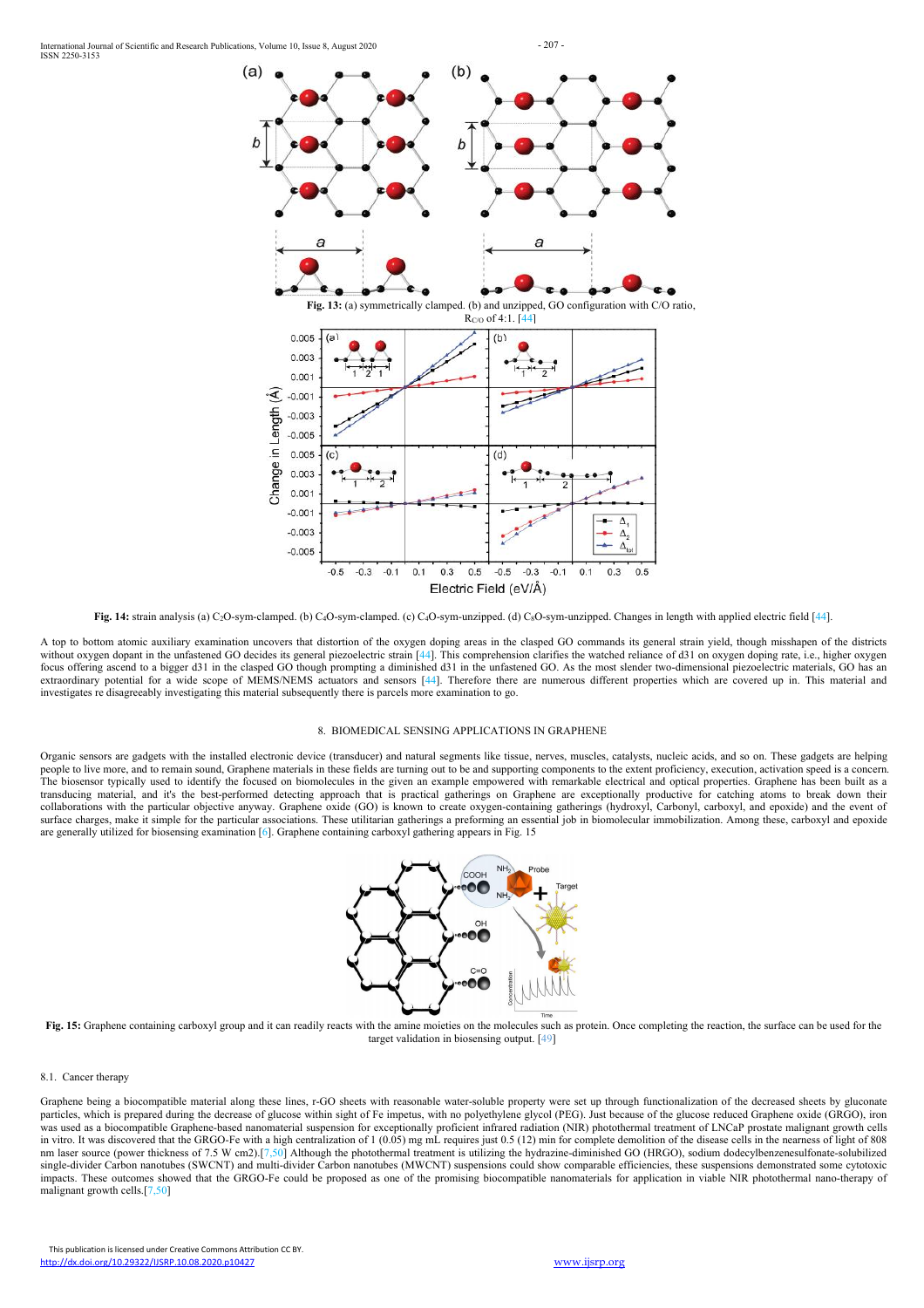International Journal of Scientific and Research Publications, Volume 10, Issue 8, August 2020 - 208 - 208 -ISSN 2250-3153

Metals are utilized in full biomedical applications as a simple structure or as composites because of their high sturdiness, quality, and strength, as discussed before. The Graphene materials family can significantly improve the properties of metals and display a bio-active character to the metal-based composites. An astounding report demonstrated that composites made of substituted nanolayers of metal and Graphene had accomplished ultra-high qualities of 1.5GPa in copper/Graphene and 4.0 GPa in Nickle/Graphene tried under the nanopillar pressure test. The enhancements watched were identified with the capacity of Graphene to square separation engendering over the Graphene–metal interface. Copper–Graphene nanocomposite foils acquired utilizing electrodeposition brings about altogether higher hardness and modulus of flexibility as looked at unadulterated copper. Entirely, the expansion of 0.18 wt% Graphene nanoplatelets to 1% Mg and Al through semi powder metallurgy strategies expanded a definitive rigidity (from 236 to 268 MPa) and yield quality (161 to 208 MPa).[46]

This publication is licensed under Creative Commons Attribution CC BY. <http://dx.doi.org/10.29322/IJSRP.10.08.2020.p10427> [www.ijsrp.org](http://ijsrp.org/)



8.2. Graphene coated metals for biomedical applications

# 9. TATA STEEL LIMITED GRAPHENE PROJECT

As of late, the R&D division of Tata Steel Limited (TSL) has imagined a procedure to create Graphene from a normally happening pitch, Shellac. Shellac is a natural pitch discharged from a creepy-crawly Laccifer lacca. These creepy crawlies are reproduced on the leaves of chosen trees, for example, ber and Kusum. Attributable to the climatic and living space conditions required, Shellac cultivating is limited to scarcely any territories on the planet. By chance, India is the leading maker of Shellac on the earth [47]. Goodbye Steels" innovation utilizes Shellac as a Carbon hotspot for the union of Graphene. The Patent number WO2015/040630A1 distributed on 26/03/2015 subtleties Tata Steels" development of making Graphene beginning from Shellac asthe Raw Material. Table 5 shows the crude materials required for the Tata steel industry to deliver Graphene powder, fluid, and fume.[45]

TATA Steel is an Indian Multinational Steel industry (MSI) whose headquarter is in Mumbai, India. It is one of the top steel delivering organizations comprehensively with a yearly rough steel limit of 23.88 million tons (in FY17) [47], and the second biggest steel organization in India with an annual limit of 11 million tons. Its biggest plant is in Jamshedpur city, Jharkhand territory of India, and it was the seventh most crucial Indian brand in 2013, according to Brand Finance. The R&D Division of Tata Steel Limited was set up in 1937 and is one of the most established R&D Centers in India.[47]. This Center has assumed a crucial job in the improvement of steel items and procedure courses that have given the Company an upper hand in both nearby and worldwide markets.The level of advancement of the inside can be estimated as far as the quantity of licenses (900 filled and 300 conceded).

**Table 5:** Raw materials required for producing Graphene powder, liquid and vapour by Tata steel industry [47].

| <b>PRODUCT</b>  | <b>MODE</b>      | OF | <b>RAW MATERIAL</b>          | <b>ANNUAL</b>      | <b>SOURCE</b> | <b>MODE</b><br>OF      | <b>MARKETING</b>                         |
|-----------------|------------------|----|------------------------------|--------------------|---------------|------------------------|------------------------------------------|
|                 | <b>TRANSPORT</b> | OF |                              | <b>REQUIREMENT</b> |               | <b>TRANSPORT</b><br>OF | <b>AREA</b>                              |
|                 | <b>FINISHED</b>  |    |                              |                    |               | <b>RAW MATERIAL</b>    |                                          |
|                 | <b>MATERIAL</b>  |    |                              |                    |               |                        |                                          |
|                 |                  |    | Shellac                      | $200 \text{ ton}$  |               | Road                   | 1- Composites                            |
| Graphene Powder |                  |    | <b>Intercalated Graphite</b> | $10 \text{ ton}$   |               | Road                   | 2- Biomedicals<br>Corrosion in hibiting  |
|                 |                  |    | Coal Tar                     | 20 ton             |               | Road                   |                                          |
|                 |                  |    | Formaldehyde                 | 300 kL             |               | Road                   |                                          |
|                 |                  |    | Cyclohexylamine              | 240 kL             | Indigenous    | Road                   | paint for steel<br>1. Rebars<br>2. Sheet |
|                 |                  |    | Epichlorohydrin              | 1200 kL            |               | Road                   |                                          |
| Graphene Liquid | Road             |    | (Epoxy)                      |                    |               |                        |                                          |
|                 |                  |    | <b>IPA</b>                   | 6600 kL            |               | Road                   | 3. Tubes                                 |
|                 |                  |    | <b>BYX 3441</b>              | 600 kL             |               | Road                   | 4. Others                                |
|                 |                  |    | Graphene Powder              | 600kg              |               | None                   |                                          |
| Graphene Vapour |                  |    | Graphene Powder              | 10 ton             |               | None                   | Flexible                                 |
|                 |                  |    |                              |                    |               |                        | Electronics                              |

**9.1** The flow process for Graphene powder, liquid and vapour is shown in Fig. 16-18

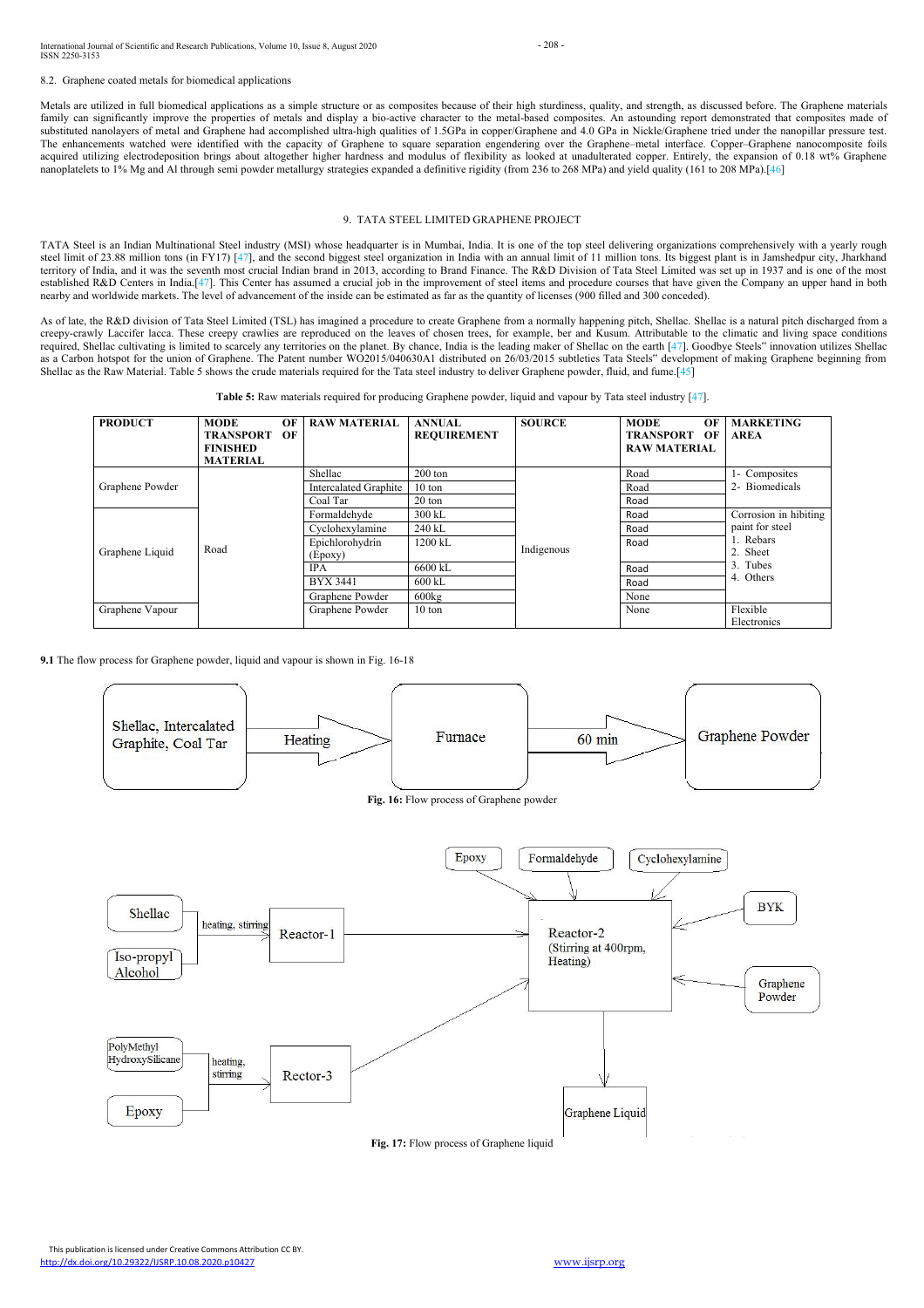International Journal of Scientific and Research Publications, Volume 10, Issue 8, August 2020 - 209 - 209 - 209 -ISSN 2250-3153



This publication is licensed under Creative Commons Attribution CC BY. <http://dx.doi.org/10.29322/IJSRP.10.08.2020.p10427> [www.ijsrp.org](http://ijsrp.org/)



### 10. CONCLUSION

In this review paper, properties and applications are highlighted, and the experiment conducted on the material is also lightened. After a lengthy discussion, it can be said that graphene being a 2D material has shown its values in lots of different fields and yet a lot to be discovered by the scientist of various country. Graphene is one of those material which is researched daily to discover more and more properties. Graphene has several attractive characteristic owing to its unique bonding and mechanical properties. Currently this materials considered as the novel material for distinct applications such as electronics engineering, biomedical engineering, physics, material science, chemistry, nanotechnology etc. Due to its better mechanical, physical and thermal properties, Graphene and its derivatives have shown wonderful commercial applications within a short time period in the field of composites, nanoeletronics, biosensors, etc.. It can be used as sensing application too which works in in-vitro and in-vivo parameters. Graphene being the lightest, strongest, 2D material have opened the gate for new research and experiment field for the sustainability of coming generation technology. However, more research is required for other industrial application. However with increase in Graphene research it is important to take in vivo and in vitro condition into consideration which is becoming quiet challenging for different researches.

Graphene is an inspiration for all 2D materials, which includes boron nitride, Germanene, Silicene, Borophene are emerging as a future scope of research. Thus in this way the materials will be becoming more proficient in the field of nano-technology and challenging for future researches to work upon them. However these materials will be a opportunity for future scientist to research and development.

[13]. U. Heisserer and H. Van der Werff, The relation between Dyneema fiber properties and ballistic protection performance of its fiber composites, 15th International Conference on Deformation, Yield and Fracture of Polymers, vol. 3, no. 3, pp. 242–246, 2012.

- [14]. https://www.researchgate.net/figure/a-Zigzag-Graphene-nanoribbon-b-Armchair-Graphene-nanoribbon\_fig1\_312940561 [accessed 11 Apr, 2020]
- [15]. Byoung Wook Jeong, Jisoon Ihm, and Gun-Do Lee Stability of dislocation defect with two pentagon-heptagon pairs in Graphene Phys. Rev. B 78, 165403
- [16]. C.S. Ruiz-Vargas, H.L. Zhuang, et al // nano lett. 11 (2011) 2259
- [17]. Yun Bai. "Research on Hydrophobicity of Graphene Composites"2017
- [18]. Young Jun Shin, Ryan Stromberg, et al Frictional characteristics of exfoliated
- and epitaxial Graphene, 49 (2011) 4059-4073
- [19]. Tiancheng Ouyang, Yudong shen, Rui Yang, Lizhe Liang, hao Liang, et al. 3D hierarchical porous Graphene nanosheets as an efficient grease additive to reduce wear and friction under heavy-load

### 11. REFERENCES

- [1]. I.A. Ovid'ko mechanical property of Graphene, Rev. Adv. Mater. Sci. Vol 34 (2013) 1-11
- [2]. [https://www.graphenano.com/en/what-is-](https://www.graphenano.com/en/what-is-graphene/)Graphene/
- [3]. Ji Chen, Bowen Yao, Chun Li, Gaoquan Shi. An improved Hummers method for eco-friendly synthesis of Graphene oxide.64 (2013) 225-229
- [4]. N.I. zaaba, et al. Synthesis of Graphene oxide using modified hummer's method: solvent influence elsevier vol. 184 (2017) 469-477
- [5]. Praneet Kedari and Anish Bikmal.Using Graphene to Generate Sustainable Energy.(2016)
- [6]. <https://www.azonano.com/article.aspx?ArticleID=4701>
- [7]. Yuqi Yang, Abdullah Mohamed Asiri, et al.Graphene based materials for biomedical applications. Vol 16, (2013)
- [8]. [https://www.aerospace-technology.com/news/new-study-potential-Graphene-aerospace-unveiled/](https://www.aerospace-technology.com/news/new-study-potential-graphene-aerospace-unveiled/)

[9]. Grigory Tarnopolsky, Alex Jura Kruchkov, and Ashvin Vishwanath.Origin of Magic Angles in Twisted BilayerGraphene. 122, 106405 (2019)

[10]. H. C. Po, L. Zou, A. Vishwanath, and T. Senthil, Origin of Mott Insulating Behavior and Superconductivity in Twisted BilayerGraphene, Phys. Rev. X 8, 031089 (2018)

- [11]. T. J. Peltonen, R. Ojajärvi, and T. T. Heikkilä, Mean-field theory for superconductivity in twisted bilayer Graphene, Phys. Rev. B 98, 220504 (2018)
- [12]. S. Vignesh , R. Surendran, T. Sekar, B. Rajeswari,Ballistic impact analysis of Graphene nanosheets reinforced kevlar-29.(2020)

[20]. Mohamed Zakaulla, Fathima praveen, Amreen, et al. Artificial neural network based prediction on tribological properties of polyCarbonate composites reinforced with Graphene and boron carbide particle

[21]. Zeynep Burcu acunas, Karagoz, Selman Demirtas, et al. Review of tribological behaviour of Graphene coatings on piston rings in engines. 0036-8792 (2019)

[22]. Yufu Xu, Quan Zheng, Tao You, et al. Laser-induced improvement in tribological performances ofsurface coatings with MoS2 nanosheets and Graphene. Vol 358 (2019) 353-361

[23]. Santosh singh, Suprakash samanta, et al. Hydrophobic Reduced Graphene Oxide-Based Ni Coating for Improved Tribological Application. 28 3704-3713 (2019)

[24]. Mohamed kamal ahmad ali, Hou Xianjun, et al. Novel approach of the Graphene nanolubricant for energy saving via anti-friction/wear in automobile engines. Vol 124 209-229, (2018)

[25]. Khagendra tripathi, Gobinda gyawali and Soo wohn lee. Graphene Coating via Chemical Vapor Deposition for Improving Friction and Wear of Gray Cast Iron at Interfaces. (2017) 9, 37, 32336-32351

[26]. M.A. Rafiee, J. Rafiee, et al // Small 6 (2010) 179

[27]. Haiqun Chen, Marc B. Muïller, Kerry J. Gilmore, Gordon G. Wallace,and Dan Li. Mechanically Strong, Electrically Conductive, and Biocompatible Graphene Paper. 20(18) 3557-3561 (2008)

[28]. Luis A. Jaureguia, Yanan Yuec , Anton N. Sidorovd , Jiuning Hua, Qingkai Yue , Gabriel Lopeza, Romaneh Jaliliana, Daniel K. Benjamind , Derek A. Delkd , Wei Wue , Zhihong Liue , Xinwei Wangc , Zhigang Jiangd , Xiulin Ruang , Jiming Baoe , Steven S. Peie , Yong P. Chena,Thermal Transport in Graphene Nanostructures: Experiments and Simulations. 28(5) 73-83. (2010)